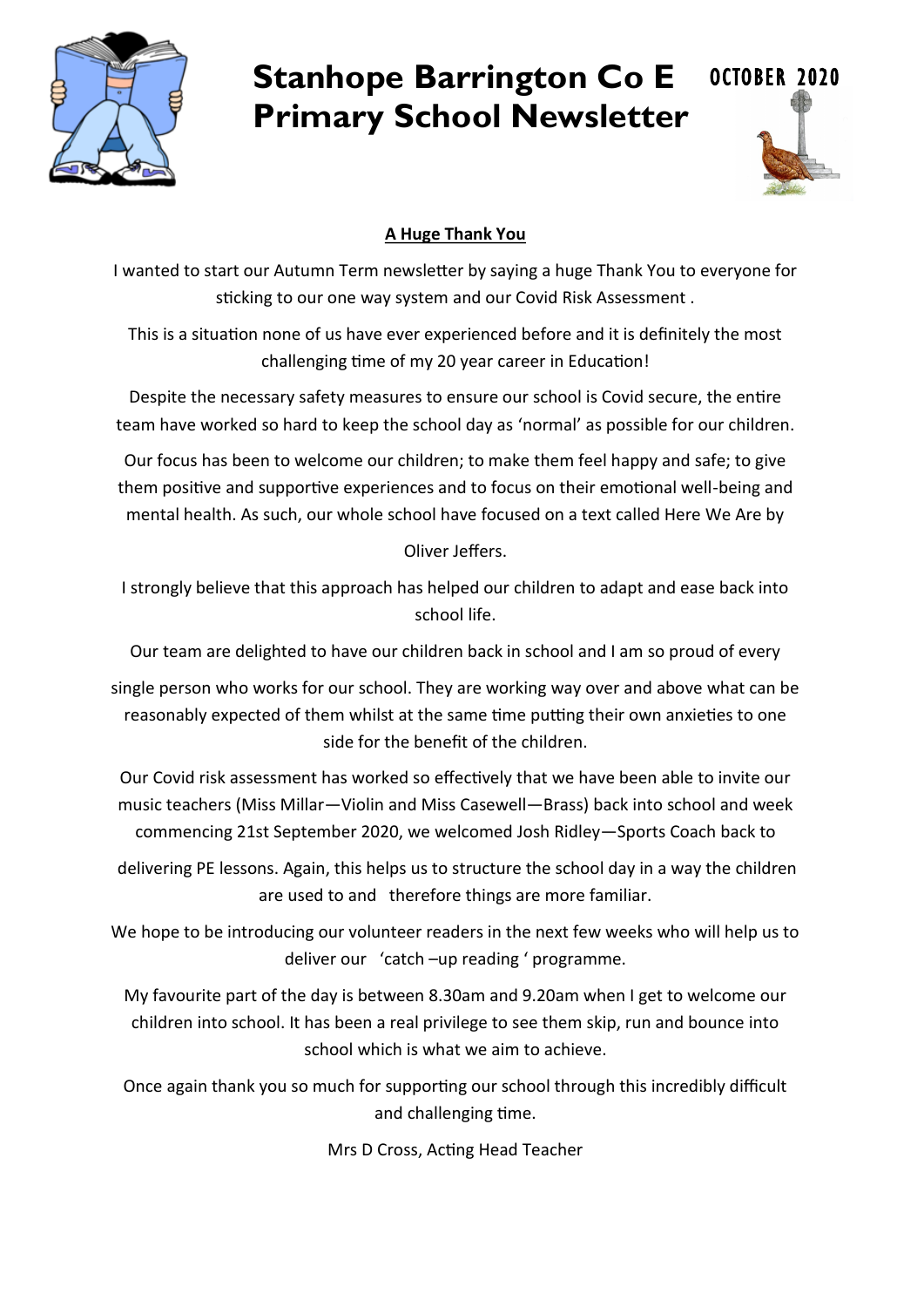#### **New section on Website**

Over the last few weeks I have heard our children (and some adults say things which have stopped me in my tracks and made me feel extremely humble.

One child in Nursery (Aged 4) said: "My favourite 2 people in the world are Santa and God, Santa because he brings presents and God because he makes everything alright."

A child in class 5 said: "Kindness is the key which opens the smallest doors."

We wondered how we could capture and share these golden nuggets and have decided to set up a new section on our website for quotes from children and adults.

If anyone would like to contribute a quote please email admin@stanhopebarrington.org.uk



#### **MacMillan Cancer Coffee morning**

The advert is right. Nothing stops a MacMillan cancer coffee morning.

We decided to hold two events. On Friday 25th September our children enjoyed a juice and snack break in their classrooms/bubble.

In addition, we are holding a photographic competition. Your family can submit a photo of themselves having their own coffee morning or of a cake they have baked for a MacMillan Coffee morning.

You can email your phot entry to admin@stanhopebarrington.org.

Entry is £1 per photo. The deadline for entries is Friday 9th October 2020.

The winning photo will be announced on 12th October 2020.

Can all donations and entry fees be handed in to the cash collection box (which is at the main gate onto the yard every morning). All cash should be in a sealed and labelled envelope.

Thank you for helping us to continue to support this charity.

So far we have raised over  $f84$ .

#### **Supporting Separated parents**

If you and/or a separated partner would like to be sent copies of letters or information from school please contact the school office.

Please note that all letters are available on our school website.

In order to reduce wasted paper all general letters are now available on our website.

Letters which are specific to your child or require a signature will be sent home with your child or posted (with prior agreement).

#### **Welcome to Mr Storey**

I'm sure you will all join me in formally welcoming our new EYFS Co-ordinator Mr Storey.

Mr Storey has made a huge impact in a very short period of time and we are delighted to welcome him and his family into our Stanhope School community.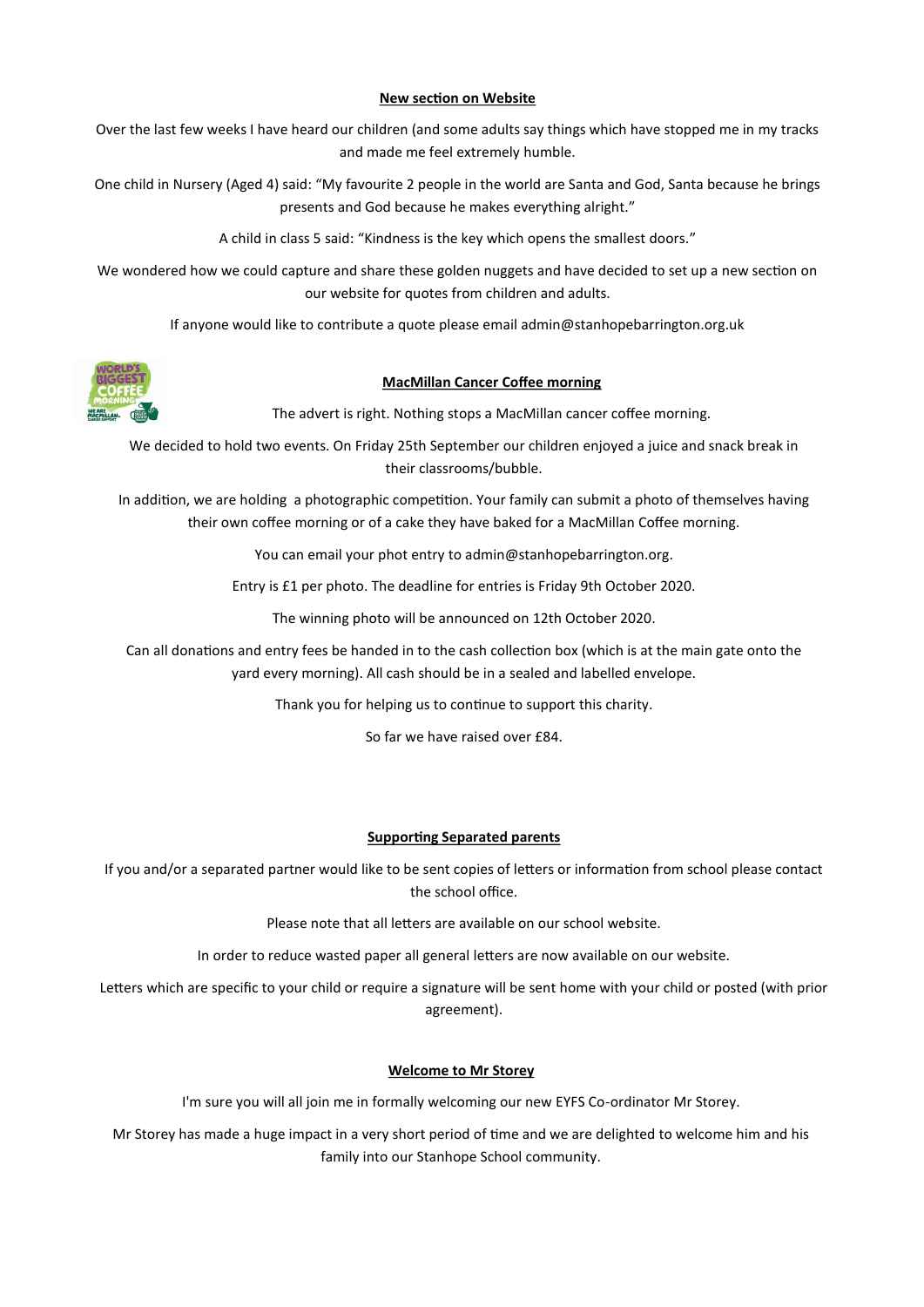#### **Childhood Illnesses**

Although Covid-19 is the headliner at the moment—we all need to be vigilant for other childhood illnesses:

**Flu**– please make sure you register your child for their free flu vaccination which is administered by nasal spray and will be delivered in school on 6th October 2020.

**Sickness and diarrhoea**—Please keep your child off school for 48 hours.

**Thread worms -** These are tiny worms in poo and are very common in children. They spread very easily. They can be treat via a pharmacy and your child doesn't need to stay off school but you must inform us so that we can adjust our cleaning schedule to reduce the spread.

**Cold—**Consider if they are having Covid symptoms or is it just a common cold?

If a common cold decide whether they are fit to attend school or not in the normal way.

**Covid—19—**if you think your child (or anyone in your household) is showing signs of Covid—19 you should follow government guidance. Your whole household should isolate and arrange a test. Your household should continue to isolate until a negative test outcome is received. You should inform school immediately if you think your child is showing Covid symptoms.

If in any doubt - please ring the school for further advice.



#### **Collective Worship without "Collecting".**

This was a challenge but as always we have developed a creative solution. Collective worship is taking place within classrooms every day rather than with the whole school in the hall.

Every Wednesday is our 'Bible Story Day' and initially I intended to deliver this via Teams or Zoom. However, due to staggered starts, breaks and lunchtimes, there is not one slot in the timetable when the whole school could watch a Teams or Zoom session together at the same time.

So we have decided to record the reading of Bible Stories on video so that teachers can show them when it suits their class sometime on a Wednesday.

We then saw this as an opportunity to ask a rage of different people to read our Bible Stories and video them!

So far we have videos by staff, Foundation Academy Councillors, The Bishop of Durham (Bishop Paul) and parents.

If anyone would like to record a video of reading a Bible Story please contact us at

admin@stanhopebarrington.org.uk

Our Bible story planning is scheduled to reflect the Christian calendar. If you would like to take part you can either arrange an appointment to come into school to record or we can email you the story for you to record as a .MOV to email back to us.

Our Bible Stories are supported by an animation and discussion topics.

We are very proud of this creative and positive solution which allows us to engage our wider school community in delivering Collective Worship.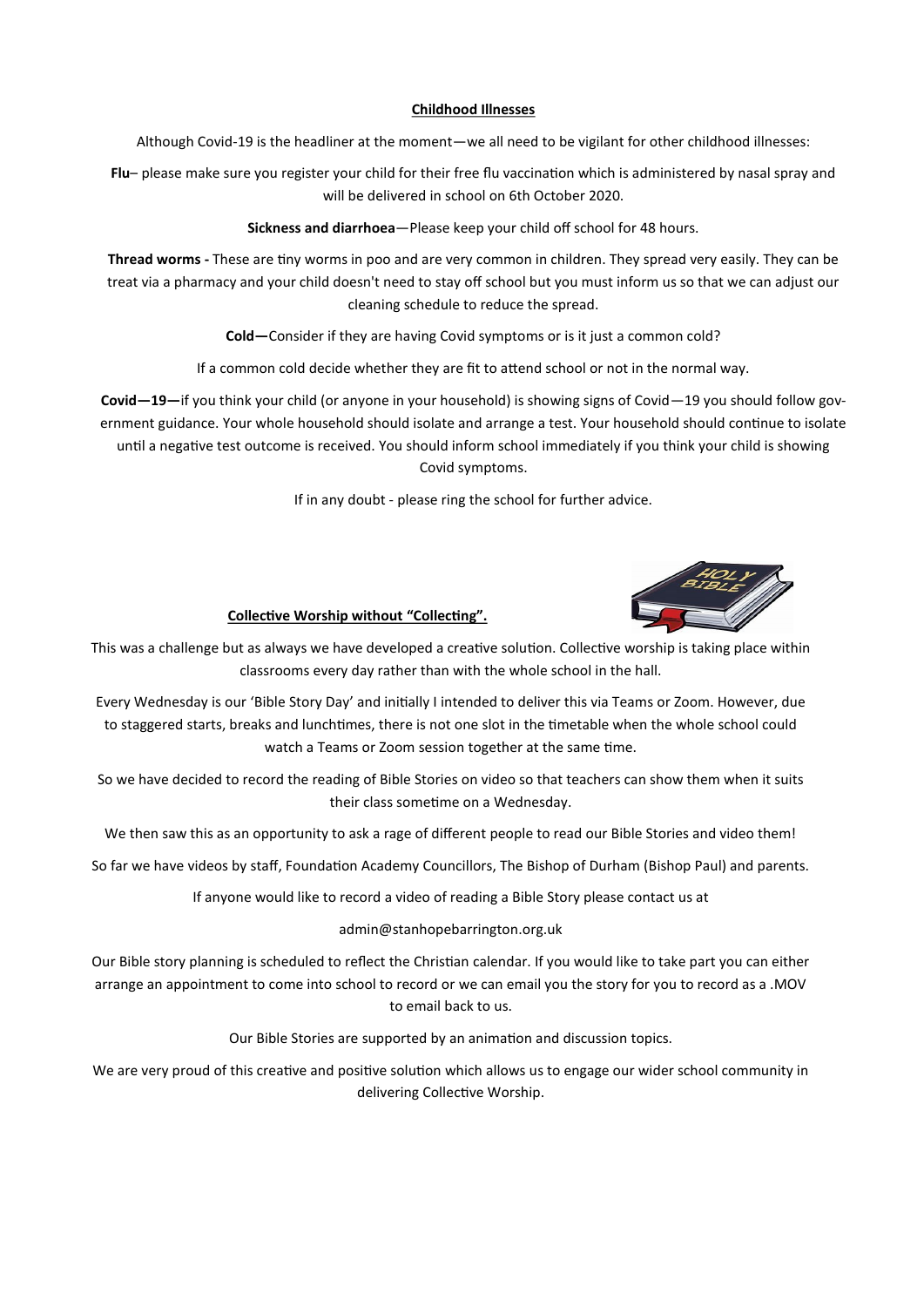

#### **Enquiries**

Please continue to raise any questions, queries or concerns vis either telephone or email.

01388 528218 or admin@stanhopebarrington.org.uk

#### **Text Messages**

If you are not receiving text messages from school please contact the school office to ensure we have your up to date mobile telephone number.

#### **Parent Pay**

We are currently exploring the possibility of introducing Parent Pay. This is a service whereby parents can 'Ping'

payments direct to the school account via an App.

We have explored this possibility in the past but some of our families did not have the necessary facilities and we were unable to run two different systems.

During the pandemic we have seen more and more of our families accessing online services and use of or website has increased significantly.

We will be sending out a letter shortly to ask for parents to vote for us to either introduce Parent Pay or continue with our existing cash system.

Hopefully Parent Pay could make things easier for parents and reduce the risk of Covid for our Admin team who handle cash.

They currently have to handle cash using PPE in line with the Risk Assessment.

In addition, the school currently has to pay for a security team to collect and bank all cash—moving to Parent Pay would eliminate this cost to the school budget.

I would therefore urge parents to vote for Parent Pay if at all possible as this will significantly help our school.



#### **Inspiring Readers**

We have introduced a new whole school approach to inspiring reading. Our younger children (EYFS & KS1) can read 3 times per week– in school or at home, and then they win a raffle ticket. This is based on completion of their reading record so when you read at home with your child please remember to complete their reading

record book. Children in KS2 have a reflective reading record which they can complete 4 times to win a raffle ticket. Our older children reflect on their reading time, identifying who they read with, how the text made them feel and identify any new vocabulary they have learnt.

Every Friday the raffle tickets are collected in and a prize winner is drawn from EYFS/KS1 and from KS2. the

Winning children then choose a prize from Mrs Cross' basket of goodies. The children are loving this new approach and we thank you for supporting their reading at home.

#### **Donation of board games.**



We are asking parents to donate any unwanted or unused complete board games.

All donations will be held in isolation prior to being made available to children.

They will be used in both Breakfast Club and After School Clubs.

Many thanks.